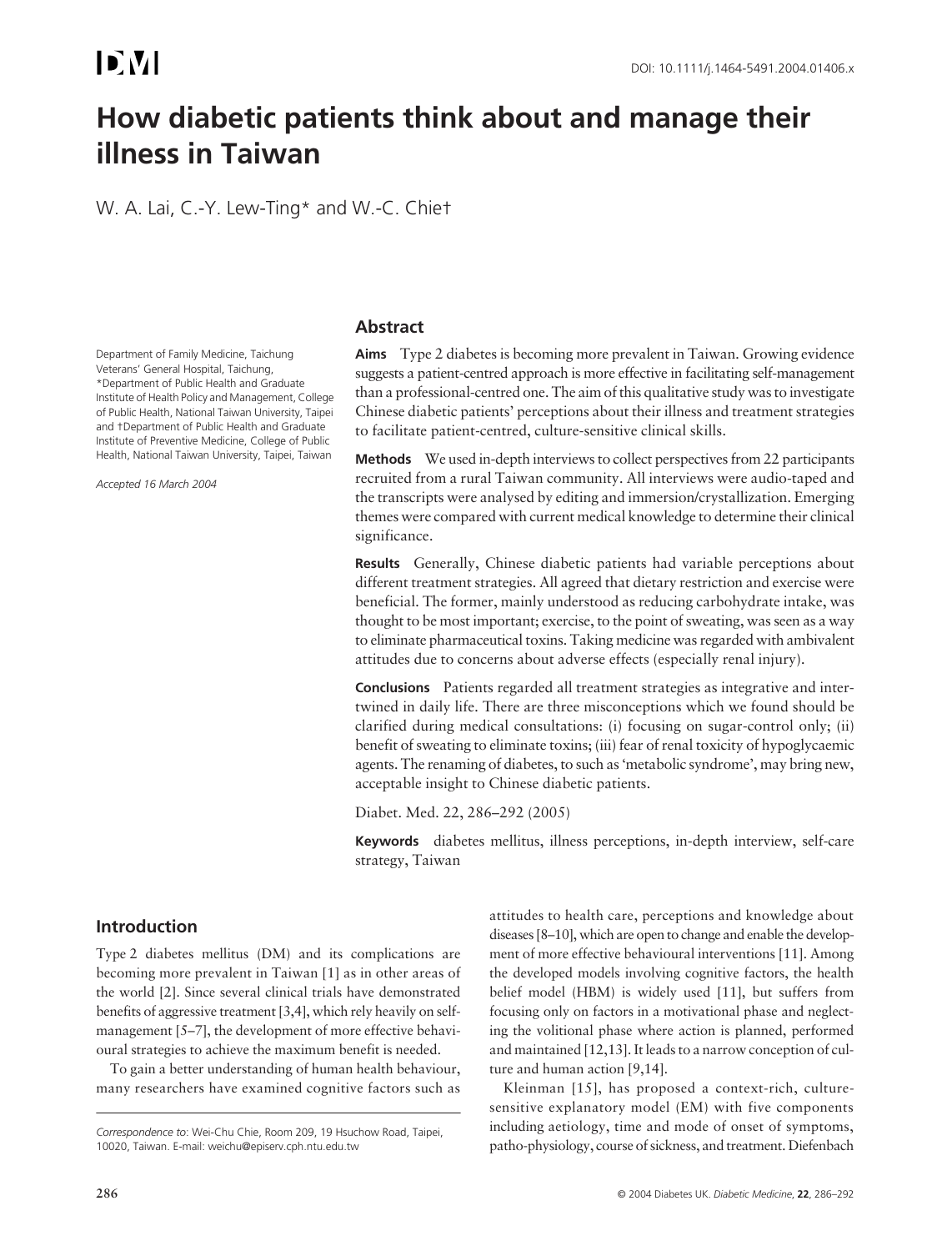# **DV**

and Leventhal [13] proposed a similar construct 'illness representation', which also has five attributes including identity, timeline, causal, controllability and consequences. These personal illness models provide a dynamic framework addressing the changing nature of the lay illness beliefs [13,15]. Hampson and colleagues [16], drawing on both perspectives, have adopted a model with broader definition, and demonstrated its applicability [17,18].

With an understanding that different perceptions between patients and physicians are an important cause of conflict or patient's non-adherence [15,19], some clinical experts have proposed a new patient-centred clinical method [20–23]. It recommends more attention to patients' expectations, thoughts, feelings, ways he/she experiences illness and seeing them as collaborators [21,22]. Investigating a patients' personal model may facilitate more effective patient-physician relationships, obtain more thorough historical data and then increase patients' adherence [20,23].

Previous work exploring diabetic patient's perceptions about illness has generally been undertaken in Europe or North America [10,16–18,24–29]. Chinese culture with its unique medical tradition has different perspectives on disease [30], medicine [31] and behavioural approaches to chronic disorders [32,33].

In general, Chinese medicine, based on ancient Chinese philosophy, highlights a holistic approach towards health, which was believed to be a state of spiritual and physical harmony with nature. It recognizes that the body has more than 12 meridians. Each meridian, governed by one organ, represents its health state. The physicians are expected to look for the underlying yin-yang imbalances of each meridian, discriminate pattern and find its underlying cause. They combine the use of medicinal herbs, acupuncture, dietary therapy, massage and therapeutic exercise to modulate the flow of energy (qi) through all meridians to cure disorders or promote health [32,33].

In Jayne and Rankin's work conducted in a US west coast Chinatown health centre [34] the authors argued that, in addition to alien environmental stressors, Chinese diabetic immigrants faced more challenges in understanding, coping and managing their illness. Language was a major barrier. In their pioneering study, however, few themes extracted were based on Chinese cultural viewpoints.

The aim of this study was to describe Chinese Type 2 diabetic patients' perceptions of their illnesses and self-care strategies. We used in-depth interviews to collect their first-hand perspectives with an interview protocol based on synthesizing models suggested by Kleinman [15], Diefenbach and Leventhal [13], and Hampson [16]. We hoped our results might help clinicians to develop more patient-centred, culture-sensitive clinical skills.

# **Patients and methods**

#### **Patients**

Our study was performed in a rural town in central Taiwan. This town, with a population of around 70 000, has several economic activities, including agriculture, fishing and light industry. People in this town, typical of those in Taiwan, were immigrants or offspring of immigrants who had come from mainland China decades to hundreds years ago. Traditional Chinese medicine (TCM) is still popular and supported by government policy as it is reimbursed by National Health insurance.

We adopted a sampling strategy of maximum-variation, which was designed to document diverse variations and identify important common patterns [35]. We tried to enroll patients with different demographic backgrounds to avoid omitting some important patterns of layman perspectives. With the help of public health nurses, we recruited 22 diabetic patients with a duration of illness more than one year. Of them, 12 were males, the average age was 60.2 years old (between 44 and 80) and the average duration of illness was 8.3 years (between 2 and 25 years) (Table 1).

#### **Data collection and analysis**

This manuscript is part of the PhD dissertation of Dr Lai (the first author). The study was approved by the PhD dissertation advisory committee and the Ethical Committee of College of Public Health, National Taiwan University. The first author interviewed the 22 participants in depth and audio-taped the dialogue with the informed verbal consent of each participant. All the names mentioned in text are pseudonyms and do not refer to any specific participant. To make participants feel comfortable talking, the interviews were conducted in the health station or other familiar community settings. Oral consent witnessed by the first author (interviewer) was obtained from each patient

| Table 1 Patient socio-demographic           |
|---------------------------------------------|
| characteristics and diabetes-related health |
| status                                      |

| Number or mean (range) |
|------------------------|
|                        |
| $60.2(44-80)$          |
|                        |
|                        |
| 3/2/5/1/1/2/8          |
|                        |
|                        |
|                        |
| $9/(2 + 1)/3/3$        |

†BDR, background diabetic retinopathy; CV, cardiovascular; HT, hypertension; PDR, proliferative diabetic retinopathy.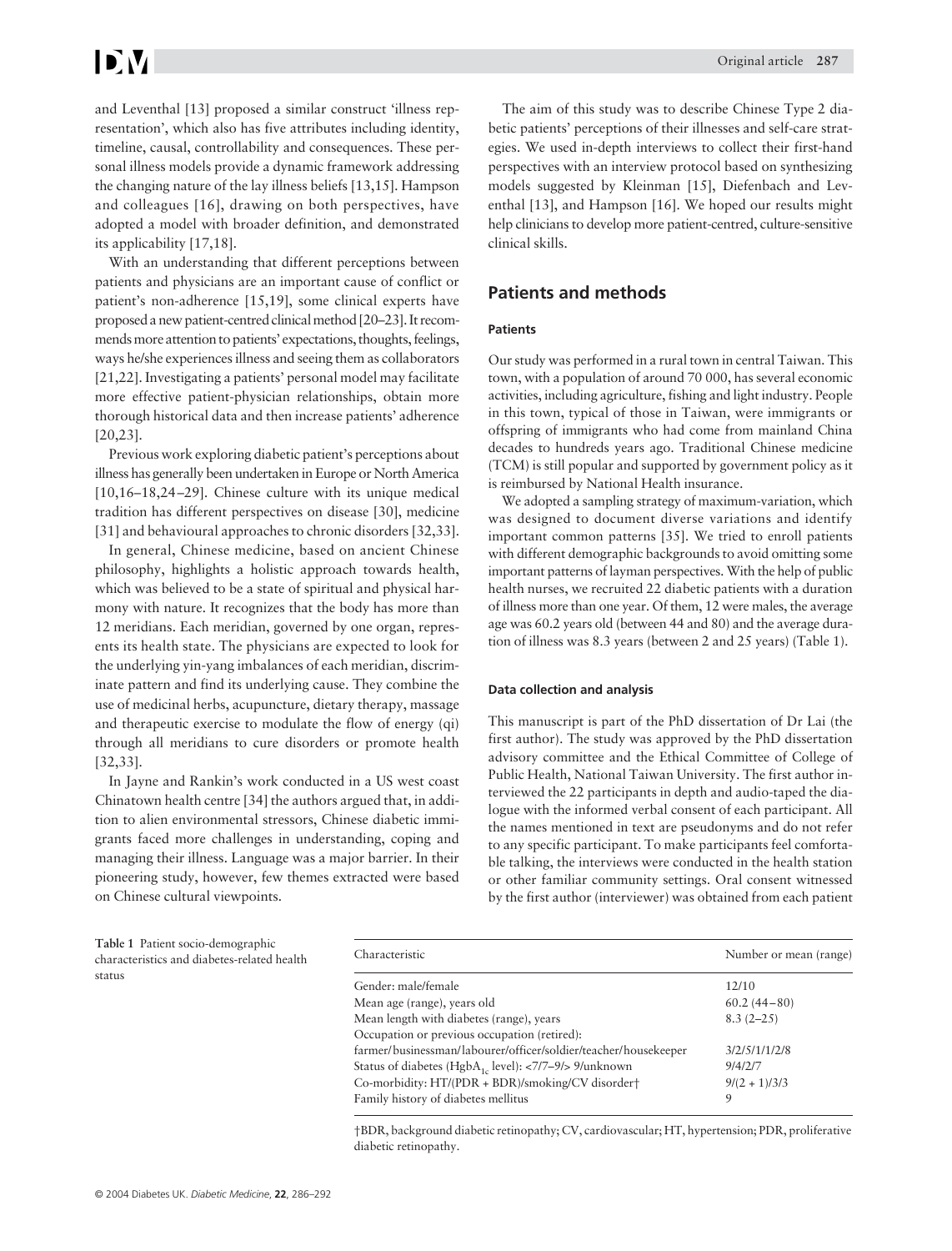after explaining the aims and methods of this study and promising confidentiality.

The interview protocol included three parts of questions: (i) illness experiences since diagnosis; (ii) viewpoint on diabetes including cognitive and emotional aspects; (iii) the contextual factors related to diabetic and health conditions. Furthermore, to highlight clinical applications in the present study, we paid greater attention to participants' perceptions of the major treatment strategies (including diet control, exercise and pharmaceuticals).

At the first stage of data analysis, we combined strategies of editing and immersion/crystallization styles. The former searches for meaningful segments, consisting of cutting, pasting and rearranging until a reduced meaningful summary emerges. The latter is undertaken by the analyst's prolonged immersion into and experience of the text and emerging with an intuitive crystallization [35].

Finally, we compared the emerging themes with current recommendations of the American Diabetes Association [36– 38] and the third report of the National Cholesterol Education Program-Adult Treatment Panel III (NCEP ATP-III) [39]. All the authors read the verbatim, participated in discussion and reached a consensus on emerging themes and edited results.

# **Results**

We focus our report on the rationale and behaviour of our participants in relation to three domains of self-care management: dietary management, exercise practice, and pharmaceutical treatment.

#### **Dietary management**

#### *Importance of cutting sugary food*

All of our participants, even those refusing 'scientific' medicines, agreed that dietary management is beneficial. Miss Lai, a middle-aged white-collar employee said:

'… If I tell my mom to take medicine, my first younger brother, a yi-guan-dao (a Chinese traditional religion) believer, will say "don't take drugs, just use food remedy, … it'll get better by eating stuff, eating vegetarian food" …'

It was believed that food is more compatible with natural life than artificial drugs. Mr Chen's comments were typical of our patients:

'It's never good to take too much (medicine). I'm afraid the compound, western medicines, may …'

To most participants (16/22) in our study, dietary management was referred to as mainly to cutting down sweets or carbohydrates. Some of them even said that dietary management was more important than drugs. Mr Ho said:

'You may start off with a low dosage, but as the years go by, even though you take more and more drugs, they don't have any effect. Your "sugar drugs" are just like that. The way that I see it, self-control is more important … , not eating too much rice and trying to cut down on sugar, …

that's all, nothing else, nothing … (How about taking medicine?) Forget it; if you don't control your diet, taking medicine won't do any good.'

#### *Practical limitation in daily life*

These patients also had to face the difficulties of daily life. Mr Lin, a 61-year-old retired mid-level official said:

'… one dietitian came to explain how much meat I should eat, and how much fruit I should eat …. In reality, will we accept all that? Well, it's impossible!! … , her calculations is right, … but how can we, an ordinary family, prepare those things? … The whole family cannot prepare and eat things to accommodate me every day …'

The participants held diverse attitudes and practices. Some of them kept changing their behaviour over time and developed their own principles for food consumption, either giving in to practical limitations or modifying the restrictions. Miss Lai, a 44-year-old white-collar worker, expressing her views on diet after losing her left index finger in an accident:

'I may not necessarily die of diabetes (than from an accident). So, I might as well eat and enjoy (the food) here and now …'

Mr Ho, also stressed:

'It'd be a lie if I said I didn't ever eat anything sweet …. We do our best to stick to today's quota … , but if we drink it and it's sweet, then we shouldn't eat (any more sweets) for the rest of the day.'

#### **Exercise**

More than half of our participants (14/22) asserted that exercise does more good than harm. Some indicated that exercise could treat any existing disease and enhance physical strength if there was no disease (in Chinese: 'you bing zhi bing mei bing qiang shen'). Besides, we call 'activity' 'huo-dong' in Chinese, which literally means, 'survive-and-move'. So some participants said: 'if you want to survive, you have to keep moving'. Mr Chang talked to his parents-in-law:

'If you never exercise, your bodily functions will continue to degenerate … You have to keep walking around; it's no good if you keep lying on your bed … If you want to keep on living, you have to endure the pain, and keep moving …'

Some participants indicated the benefit of exercise for reducing sugar level. Mr Chen argued:

'It's very reasonable, sugar helps us generating physical strength, and physical exercise consumes sugar, so the level (of sugar) goes down. That makes sense.'

Eliminating pharmaceutical toxins was considered as another important benefit, as Mr Chang's comment:

'There are hundreds of different types of drugs. There may be toxins inside, so we have to rely on exercise to (eliminate them through) sweating.'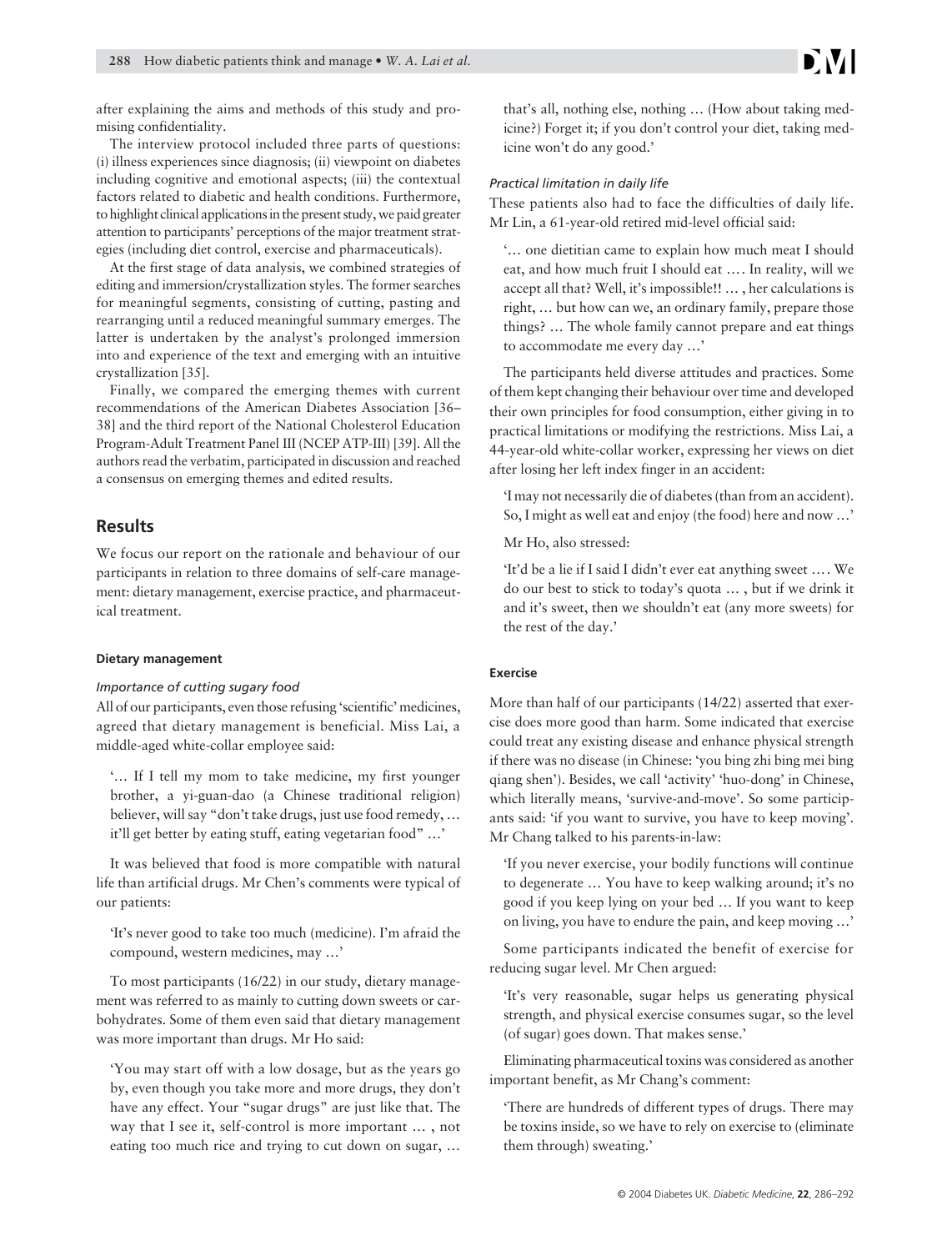The 'sweating process' was linked to exercise frequently. Mrs Huang said:

'It is really comfortable to have a good sweat (in exercise) …'

Some patients, inferring this linkage, argued that other activities producing sweating have the same effect as exercise (eliminating toxins or lowering blood sugar). Miss Pan, a 67 year-old housewife, said:

'Sometimes I didn't take (medication). Maybe the day after I took a spa or went bathing in a hot spring, I would stop taking my medication for a day. I did this many times. I just felt much better. I'm afraid it'll hurt my kidneys …'

#### **Pharmaceutical treatment**

#### *Ambivalent responses*

Our participants held ambivalent attitudes towards pharmaceutical treatment. Some indicated the importance of medicines, and took it for granted. Mrs Huang and Mr Shu said:

'I think diabetic patients should listen to doctors, take drugs on time, … and when you've run out of medicine, you have to go back to the hospital to get more.'

'If you've got diabetes, you have to take medicine, it's as simple as that …'

But others worry very much about its potential adverse effects. Miss Chen said:

'I am not against taking medicine. It's just I'm afraid that there might be something wrong, you know, side-effects …. But I've to put my fears aside, I still take my medicine …. People often tell that too much medicine will damage kidneys …. I don't really know. It's bound to be bad if you take this (medicine) …'

The most often-mentioned and mostly worried about longterm consequence of diabetes was renal injury (11/22), which was thought to be an adverse effect of hypoglycaemic agents. Only two mentioned heart disease or stroke as important complications. Mr Chang also had this comment:

'Some medication, well, I mean this type of medication is said to damage the kidneys if you take too much. I'm not sure if it is true. Is it? …'

#### *Buffering the negative effect of pharmaceutical treatment*

In response to this ambivalence, some patients said they exercised to sweat (Mr Chang, described above), some immersed themselves in hot springs to sweat (Miss Pan, described above), Mr Chang and Mr Ho also talked about reducing drugs themselves:

'Some people take medicine for a while, quit a while, and then start again when there are fewer toxins left in your body. Or you have to quit while you are taking medicine for a common cold.'

'… if I don't eat anything sweet today, why should I take so many drugs? A few are quite enough. I would just take it in the morning and evening.'

Mr Chen, a 76-year-old retired teacher, has another measure:

'If I feel that I've taken a lot of drugs, I drink a lot of water …'

# **Discussion**

The findings of this study support the view that diabetic patients' explanations, perceptions and practices of illness management are interrelated as delineated in the models developed by Kleinman [15], Diefenbach and Leventhal [13] and Hampson [16]. Such inter-relationships were reflected in patients' self-adjustment which accomplish and integrate the three major strategies for diabetes management—drugs, exercise and diet control in daily life. For example, to avoid the believed 'toxicity' (especially renal toxicity) of hypoglycaemic agents, patients took more efforts in dietary restriction and physical exercise to decrease drug intake. Furthermore, some drank more water, did spa-bathing and physical exercise to sweat or 'pass water', and thus to 'eliminate drug toxins'. By doing so, patients can relieve dilemmas by combining diverse treatments. We detected three major beliefs and practices from the participants' statements. These culturally related beliefs and practices, though academically interesting, may have a negative influence on illness management.

First, all the rationale our participants held and the strategies they took were focused on 'sugar-control'. This misconception made some patients overlook the importance of managing other risk factors and some unnecessarily restricted their diet. As Chinese cuisine characterizes an important aspect of Chinese culture, a freedom to enjoy foods might play a critical role in their quality of life [40].

The most obvious reason why lay Chinese focus their attention on sugar-control is related to the name of diabetes ('Tang Niao Bing' in Chinese, translated from 'diabetes mellitus', means sugar-in-urine disorder). Most participants believed that diabetes is usually caused by over-consumption of sugar, so they focused their treatment on 'sugar control'. This notion is similar to Blumhagen's findings about 'hypertension', which was regarded by laypersons as 'Hyper-Tension' and characterized by excessive nervousness resulting from untoward social stress [41]. According to current medical knowledge, sugarcontrol is only one part of medical care. Body weight maintenance, blood pressure control, hypercholesterolaemia treatment and smoking cessation are clearly important in diabetes management [38]. Sucrose-containing foods even do not need to be restricted, and specialized diabetic diets are not necessarily superior to regular ones for the general population [36]. Using the term 'metabolic syndrome' [39] may be regarded as a specific kind of 'ti-zhi' ('constitution', a commonly accepted traditional term) [42] and reduce this problem of misconception and start a comprehensive management plan against diabetes.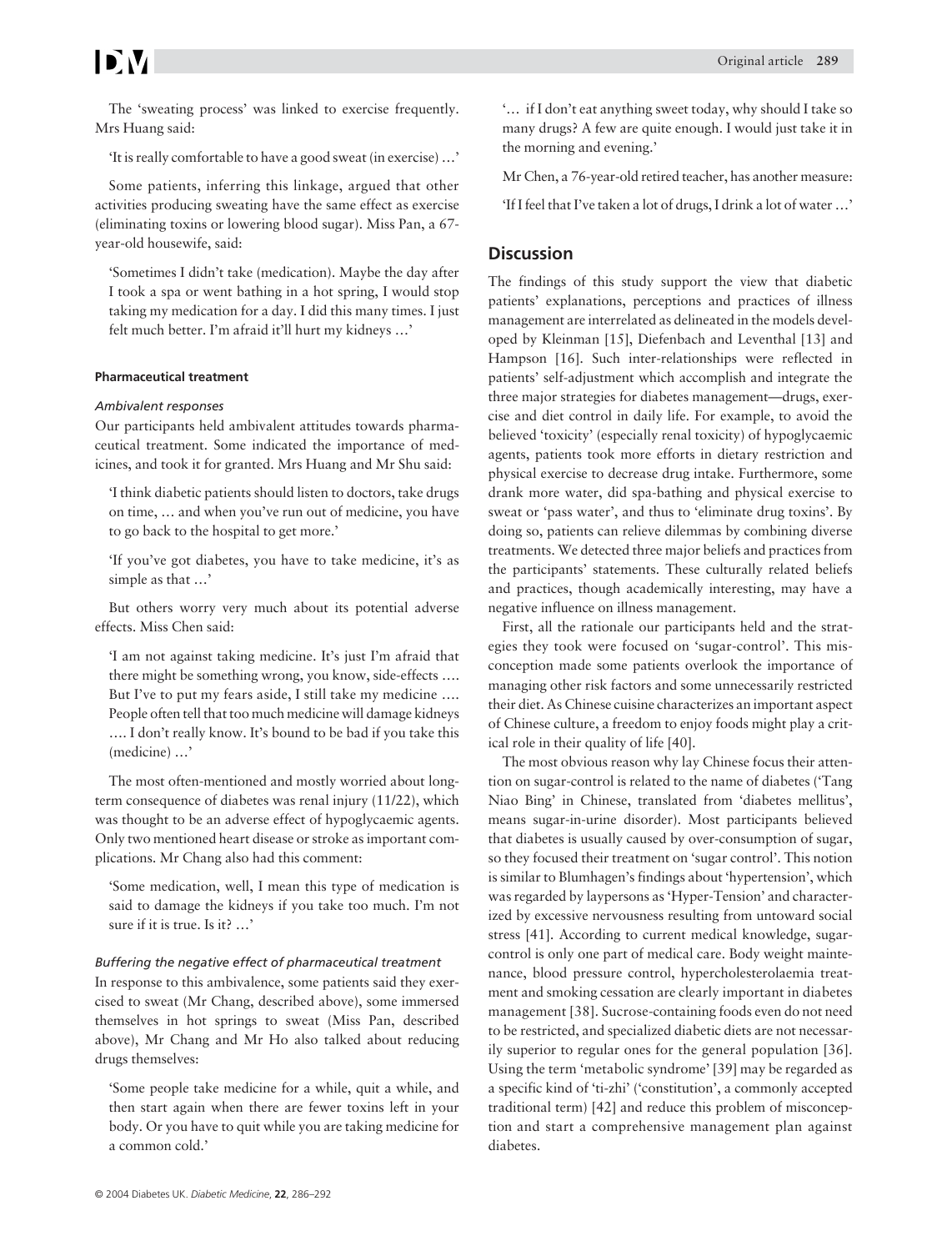Second, in our participants' perceptions, exercise controls hyperglycaemia, prevents degeneration of the body and eliminates toxins via sweating. The first is compatible with medical knowledge and seems reasonable to laypersons, but the second and the third, with an origin in Chinese traditional medicine, may exercise unique impacts on patients' self-care behaviour. Most Chinese style exercises have different effects from those addressed by modern western medicine. For example, Kung-Fu (also known as martial arts), is closely linked to the practice of traditional Chinese medicine [43] and is seen as a legitimate therapeutic modality [44]. Many Kung-Fu masters (Si-fu) are Chinese medicine doctors who often recommend health exercises, and particularly the soft form of martial arts, to their patients, while the hard form is suitable for sport and selfdefence [43]. Focusing on the therapeutic effectiveness of exercise may encourage diabetic patients to engage in physical activities, but the misconceptions of sweating and toxin elimination may have the opposite effect. One participant equated spa-bathing with exercise, and not only mistakenly thought that her exercise was enough, but also cut her pharmaceutical intake.

Third, our participants worried most that they were at high risk of 'renal injury' as a major adverse effect of hypoglycaemic agents. As a result, patients tried their best to reduce medication, without the knowledge that patients with strictly controlled blood sugar significantly reduce risk of microvascular complications (including nephropathy). This misconception may be accentuated by the metaphor of the kidney in Chinese culture. The kidney is seen as containing the inherited 'vital essence' and sperm. A kidney injury is viewed quite serious because of the tightly semantic network between lumbago, kidney deficiency (shen xu) and loss of vital essence, which leads to shortened lifespan [30]. It is also difficult to persuade patients that hypoglycaemic agents are safe because most patients view western medicinal substance as artificial chemical compounds that are toxic, while herbal medicine, coming from natural sources, is safer and more compatible with human physiological functions [45].

In comparison with results of similar studies from different ethnicities [10,17,18,24–29] (Table 2), some of our findings are culture-specific, such as exercise's therapeutic/health promoting mechanism through meridian modulation, exercise's effect on eliminating pharmaceutical toxins and the worry of a pharmaceutically adverse effect of renal injury. Some were similar to that of other ethnic groups, including the strong conceptual linkage between consumption of sugary food and the onset of diabetes.

In conclusion, patients regard all treatment strategies as integrative and intertwined in daily life. The misconceptions of merely sugar control, sweating to eliminate drug toxins and

**Table 2** Comparison of our findings with other studies and current orthodox medical recommendations

|                             |                    |                                                                                                                                                                                                            | Compared with other studies: C/S/<br>$X^+$ (ref.)                                                                                                                                                  | Current orthodox medicine                                                                                                         |
|-----------------------------|--------------------|------------------------------------------------------------------------------------------------------------------------------------------------------------------------------------------------------------|----------------------------------------------------------------------------------------------------------------------------------------------------------------------------------------------------|-----------------------------------------------------------------------------------------------------------------------------------|
| Dietary<br>management       | What they believe? | 1 Mainly cutting sugary food<br>2 Dietary management is beneficial/<br>food is more compatible with natural<br>life than drugs                                                                             | 1 (S) $[10,26]$ , but may have unique<br>impact on Chinese daily life<br>2 (S) $[45]$                                                                                                              | 1 Sugar control is only one<br>part of medical care;<br>restriction of sucrose<br>food is unnecessary                             |
|                             | How they manage?   | 1 Diverse attitudes and practices to<br>daily life limitations. Giving in/treat<br>with sophistication                                                                                                     | 1 (S) $[25]$                                                                                                                                                                                       |                                                                                                                                   |
| Exercise                    | What they believe? | 1 More good than harm<br>2 Treat existing disease or improve<br>bodily strength if no disease.<br>3 Reduce sugar level<br>4 Eliminate pharmaceutical toxins<br>5 Emphasize benefits of sweating<br>process | $1$ (S) [37]<br>2 (C) originated from TCM‡<br>3(5)[37]<br>4 (C) [29] Vietnamese, also<br>influenced by TCM‡<br>$5($ S $)$ $[10,29]$                                                                | 1 Compatible<br>2 Treating diabetes with<br>different mechanisms<br>3 Compatible<br>4 Not mentioned<br>5 Sweating $\neq$ exercise |
| Pharmaceutical<br>treatment | What they believe? | 1 Ambivalence response: necessary<br>measures/worry about side-effects<br>2 Worry most about renal injury                                                                                                  | 1 (S) Different cultures have different<br>origin of ambivalence [29,47]<br>2 (C) Exaggerated worries of renal<br>injury found in other ethnic<br>groups which are also influenced<br>by TCM‡ [29] | 1 Hypoglycaemic agent<br>seems not to hurt the<br>kidney, but<br>hyperglycaemia does                                              |
|                             | How they manage?   | Buffering the negative effects:<br>1 exercise to sweat/<br>2 immerse in hot spring or spa                                                                                                                  | 1 (X) [29]<br>2 (X) Also proposed by other clinical<br>researchers [46]                                                                                                                            |                                                                                                                                   |

†C, Chinese culture specific finding, thought originated in traditional Chinese Medicine; S, shared finding with studies of other cultures; X, uncertainty;

‡TCM, traditional Chinese medicine.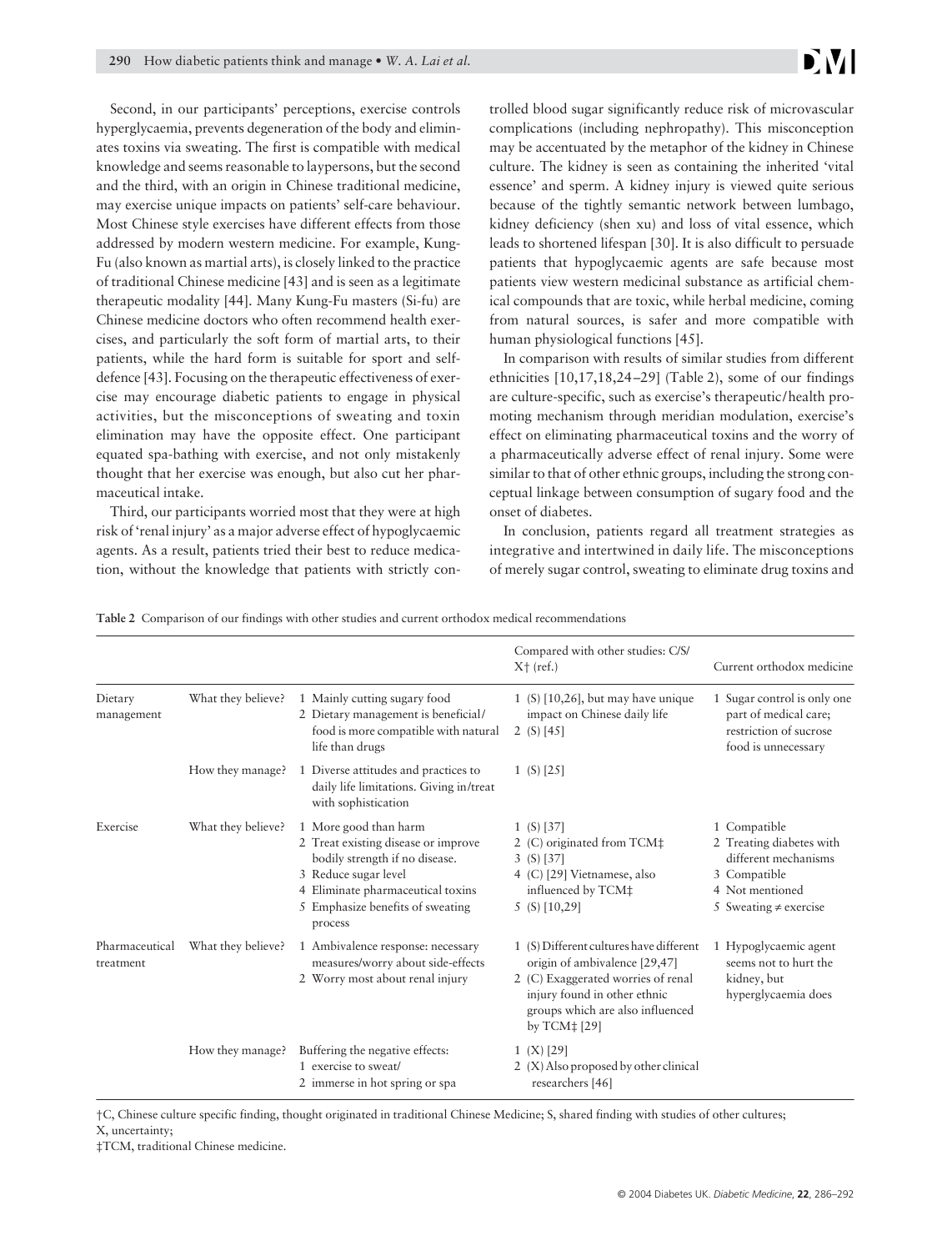# DM

the more fundamental fear of renal toxicity of hypoglycaemic agents should be clarified during medical consultations. Renaming diabetes as 'metabolic syndrome' may bring new insights to Chinese diabetic patients.

#### **Acknowledgements**

This research was supported by Taichung Veterans' General Hospital research programme no. 915702A. We are also indebted to the public nurses for their help and the diabetic participants for giving us their own perspectives of living with diabetes. This research is also a part of the first author's (Dr Lai) PhD dissertation. We thank the members of the PhD dissertation advisory committee for their helpful comments in the design and implementation of the study.

### **References**

- 1 Department of Health Taiwan (Republic of China). *Health Statistics– Vital Statistics*. Taipei: Department of Health Taiwan, 2002.
- 2 World Health Organization. *Global Burden of Diabetes.* 1998. Available from: http://www.who.int/inf-pr-1998/en/pr98-63html (accessed 8 March 2003).
- 3 UK Prospective Diabetes Study (UKPDS) Group. Intensive bloodglucose control with sulphonylureas or insulin compared with conventional treatment and risk of complications in patients with type 2 diabetes (UKPDS 33). *Lancet* 1998; **352**: 837–853.
- 4 Gaede P, Vedel P, Larsen N, Jensen GVH, Parving HH, Pedersen O. Multifactorial intervention and cardiovascular disease in patients with type 2 diabetes. *N Engl J Med* 2003; **348**: 383–393.
- 5 Glasgow RE, Fisher EB, Anderson BJ, LaGreca A, Marrero D, Johnson SB *et al.* Behavioral science in diabetes: contributions and opportunities. *Diabetes Care* 1999; **22**: 832–843.
- 6 Anderson RM, Robins LS. How Do We Know?: Reflections on qualitative research in diabetes. *Diabetes Care* 1998; **21**: 1387–1388.
- 7 Wolpert H, Anderson BJ. Management of diabetes: are doctors framing the benefits from the wrong perspective? *Br Med J* 2001; **323**: 994–996.
- 8 Bandura A. Self-efficacy: toward a unifying theory of behavioral change. *Psychol Rev* 1977; **84**: 191–215.
- 9 Janz NK, Becker MH. The health belief model: a decade later. *Health Education Q* 1984; **11**: 1–47.
- 10 Greenhalgh T, Helman C, Chowdhury AM. Health beliefs and folk models of diabetes in British Bangladeshis: a qualitative study. *BMJ* 1998; **316**: 978–983.
- 11 Conner M, Norman P. The role of social cognition in health behaviours. In: Conner, M, Norman, P, eds. *Predicting Health Behaviour— Research and Practice with Social Cognition Models*. Buckingham: Open University Press, 1996: 1–22.
- 12 Schwarzer R, Reinbard F. Self efficacy and health behaviours. In: Conner, M, Norman, P, eds. *Predicting Health Behaviour—Research and Practice with Social Cognition Models*. Buckingham: Open University Press, 1996: 163–196.
- 13 Diefenbach MA, Leventhal H. The common-sense model of illness representation: theoretical and practical considerations. *J Social Distress Homeless* 1996; **5**: 11–38.
- 14 Good BJ. Illness representations in medical anthropology: a reading of the field. In: *Medicine, Rationality, and Experience— an Anthropological Perspective*. Cambridge: Cambridge University Press, 1994: 25–64.
- 15 Kleinman A. *Patients and Healers in the Context of Culture*. Berkeley: University of California Press, 1980.
- 16 Hampson SE, Glasgow RE, Toobert DJ. Personal models of diabetes and their relations to self-care activities. *Health Psychol* 1990; **9**: 632–646.
- 17 Hampson SE, Glasgow RE, Foster LS. Personal models of diabetes among older adults: relationship to self-management and other variables. *Diabetes Educator* 1995; **21**: 300–307.
- 18 Glasgow RE, Hampson SE, Strycker LA, Ruggiero L. Personal-model beliefs and social–environmental barriers related to diabetes selfmanagement. *Diabetes Care* 1997; **20**: 556–561.
- 19 Freeman J, Loewe R. Barriers to communication about diabetes mellitus: patients' and physicians' different view of the disease. *J Fam Pract* 2000; **49**: 507–512.
- 20 Rajwani R, Lipkin M Jr. The patient centered interview: research support. In: Lipkin, M Jr, Putnam, SM, Lazare, A, eds. *The Medical Interview Clinical Care, Education, and Research*. New York: Springer-Verlag, 1995: 530–537.
- 21 McWhinney IR. Clinical method. In: *A Textbook of Family Medicine*. New York: Oxford University Press, 1997: 129–178.
- 22 Susman JL, Helseth LD. Reducing the complications of type II diabetes: a patient-centered approach. *Am Fam Physician* 1997; **56**: 471– 480.
- 23 Platt FW, Gaspar DL, Coulehan JL, Fox L, Adler AJ, Weston WW *et al.* 'Tell me about yourself': the patient-centered interview. *Ann Intern Med* 2001; **134**: 1079–1085.
- 24 Cohen MZ, Tripp-Reimer T, Smith C, Sorofman B, Lively S. Explanatory models of diabetes: patient practitioner variation. *Soc Sci Med* 1994; **38**: 59–66.
- 25 Murphy E, Kinmonth AL. No symptoms, no problem? Patients' understandings of non-insulin dependent diabetes. *Family Prac* 1995; **12**: 184–92.
- 26 Schoenberg NE, Amey CH, Coward RT. Stories of meaning: lay perspectives on the origin and management of noninsulin dependent diabetes mellitus among older women in the United States. *Soc Sci Med* 1998; **47**: 2113–2125.
- 27 Hunt LM, Valenzuela MA, Pugh JA. Porque me toco a mi? Mexican American diabetes patients' causal stories and their relationship to treatment behaviors. *Soc Sci Med* 1998; **46**: 959–969.
- 28 Chesla CA, Skaff MM, Bartz RJ, Mullan JT, Fisher L. Differences in personal models among Latinos and European Americans: implications for clinical care. *Diabetes Care* 2000; **23**: 1780–1785.
- 29 Mull DS, Nguyen N, Mull JD. Vietnamese diabetic patients and their physicians: what ethnography can teach us. *Western J Med* 2001; **175**: 307–311.
- 30 Ots T. The angry liver, the anxious heart and the melancholy spleen. The phenomenology of perceptions in Chinese culture. *Cult Med Psychiatry* 1990; **14**: 21–58.
- 31 Krippner S. A cross-cultural comparison of four healing models. *Altern Ther Health Med* 1995; **1**: 21–29.
- 32 Koo LC. The use of food to treat and prevent disease in Chinese culture. *Soc Sci Med* 1984; **18**: 757–766.
- 33 Zhang J, Verhoef MJ. Illness management strategies among Chinese immigrants living with arthritis. *Soc Sci Med* 2002; **55**: 1795–1802.
- 34 Jayne RL, Rankin SH. Application of Leventhal's self-regulation model to Chinese immigrants with type 2 diabetes. *J Nurs Scholarsh* 2001; **33**: 53–59.
- 35 Miller WL, Crabtree BF. Primary care research: a multimethod typology and qualitative road map. In: Crabtree, BF, Miller, WL, eds. *Doing Qualitative Research*. California: Sage Publications, Inc., 1992: 3–30.
- 36 American Diabetes Association. Evidence-based nutrition principles and recommendations for the treatment and prevention of diabetes and related complications. *Diabetes Care* 2003; **25**: 51S–61S.
- 37 American Diabetes Association. Physical activity/exercise and diabetes mellitus. *Diabetes Care* 2003; **26**: 73S–77S.
- 38 American Diabetes Association. Standards of medical care for patients with diabetes mellitus. *Diabetes Care* 2003; **26**: 33S–50S.